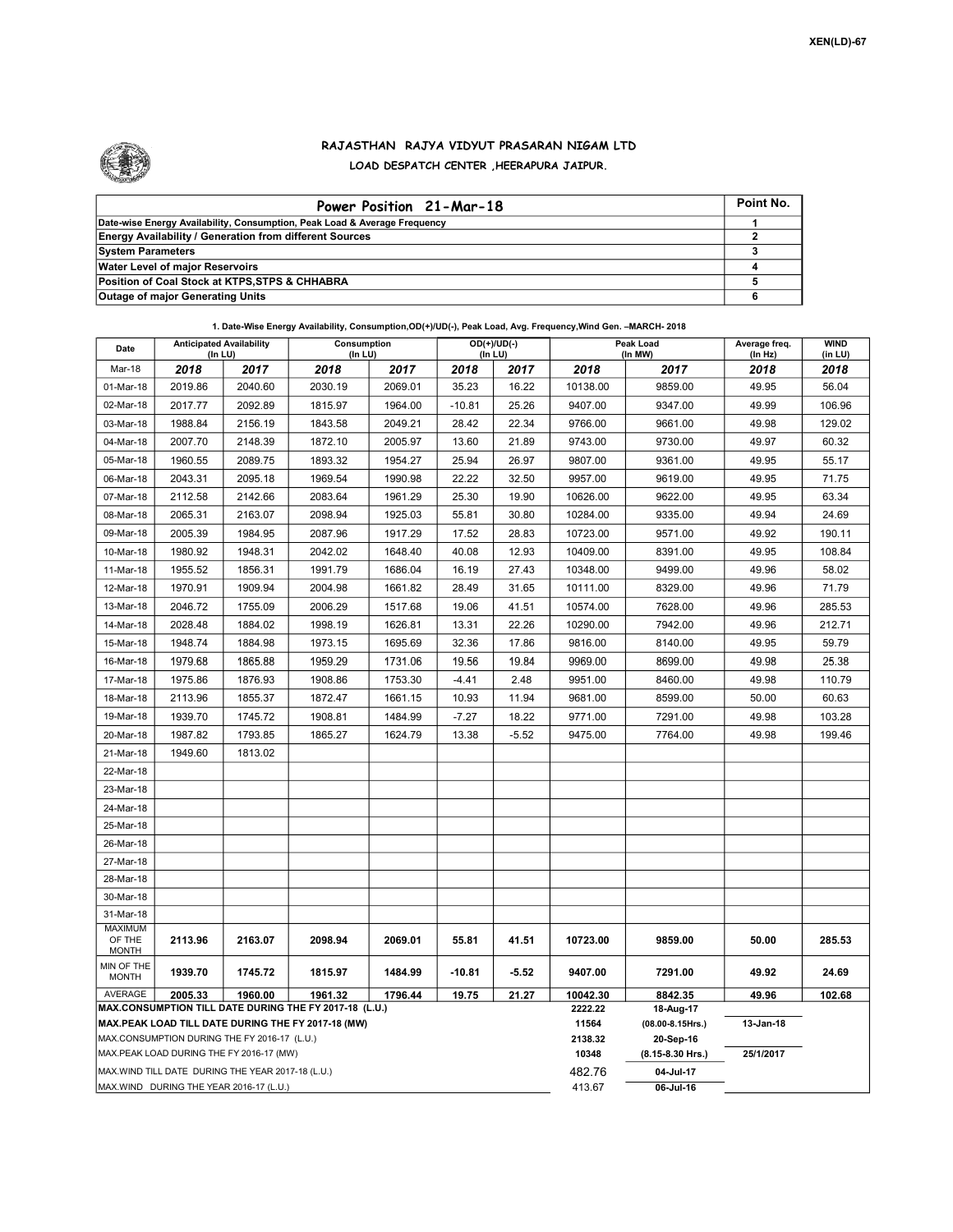## Prior assessment of Avail. For next Day Prior assessment of Avail. Actual Energy Received 1 KTPS (1240/1240) 246.00 246.00 206.34<br>2 STPS (1500/1500) 110.00 110.00 89.01 STPS (1500/1500) 3 DHOLPUR GAS CCPP (330/330)<br>
4 RAMGARH (273.5/273.5)<br>
39.00 39.00 37.96 4 RAMGARH (273.5/273.5) 39.00 39.00 37.96 5 RAPP-A(200/200) 42.00 42.00 43.28<br>6 MAHI (140/140) 0.00 0.00 9.06 6 MAHI (140/140) 0.00 0.00 9.06 **7** CHAMBAL (RPS+JS) (135.5/271) 8 GIRAL LIGNITE (250/250) 0.00 0.00 0.00 0.00 0.00 0.00 9 CHHABRA TPS 1000/1000) 218.00 218.00 218.00 264.99 10 ADANI (TPS) + KALISINDH (TPS) (1200+1200/1320+1200) 420.08 420.08 352.24 11 WIND FARM (3980.40/4119.15) 89.50 176.00 199.46 12 SOLAR POWER(737.70/1295.70)  $\begin{array}{|c|c|c|c|c|c|c|c|} \hline 0.00 & 0.00 & 0.00 & 0.00 \ \hline \end{array}$ 13 CAPTIVE POWER PLANTS 0.00 0.00 0.00 14 REGIONAL (INTRA STATE) O.A. (VLTPS) 0.00 0.00 0.00 0.00 0.00<br>15 OPEN ACCESS 43.47 40.52 39.66 15 OPEN ACCESS 43.47 16 BIOMASS – (101.95/119.25) 5.00 5.00 4.70<br>17 BARSINGHSAR LTPS(250/250) 23.00 23.00 23.29 17 BARSINGHSAR LTPS(250/250) 23.00 23.00 23.29<br>17 BAJWEST (1080/1080) 201.00 201.00 201.00 201.00 155.09 18 RAJWEST (1080/1080) 201.00 201.00 201.00 155.09<br>TOTAL (A): 1-18 1453.05 1547.10 1437.47 TOTAL (A) : 1-18 1453.05 19 **BBMB COMPLEX** a) BHAKRA(230.79/1516.3) 24.96 26.55 25.76 b) DEHAR (198/ 990)  $\begin{array}{|c|c|c|c|c|c|c|c|} \hline \rule{0.2cm}{0.2cm} & \rule{0.2cm}{0.2cm} & \rule{0.2cm}{0.2cm} & \rule{0.2cm}{0.2cm} & \rule{0.2cm}{0.2cm} & \rule{0.2cm}{0.2cm} & \rule{0.2cm}{0.2cm} & \rule{0.2cm}{0.2cm} & \rule{0.2cm}{0.2cm} & \rule{0.2cm}{0.2cm} & \rule{0.2cm}{0.2cm} & \rule{0.2cm}{0.2cm} & \rule{0.2cm$ c) PONG (231.66/396) 29.20 29.52 29.64 TOTAL : a TO c 60.42 20 CENTRAL STATIONS d) SINGRAULI (300/ 2000) 82.76 79.73 79.70 e) RIHAND (310.24/3000) 107.21 107.21 123.18 120.31 f) UNCHAHAR-I(20/420) 6.81 4.58 2.94<br>g) UNCHAHAR-II& III(61/630) 6.82 25.25 17.22 10.82 g) UNCHAHAR-II& III(61/630) 25.25 17.22<br>h) INDIRA GANDHI STPS(JHAJHAR) 0.00/1500) 0.00 0.00 0.00 h) INDIRA GANDHI STPS(JHAJHAR) 0.00/1500) 0.00 0.00 0.00 0.00 0.00 i) NCTPS DADRI St-II (43.22/980) + DADRI-TH 9.29 7.09 2.66 j) DADRI GAS (77/830) 4.10 3.02 1.21<br>k) ANTA (83.07/419) 6.00 0.00 0.00 0.00  $(83.07/419)$ l) AURAIYA (61.03/663) 0.00 0.00 0.00 0.00 (In LU) S.No. Sources Available to Rajasthan / Installed Capacity as on 30.09.2016 (In MW) 20-Mar-18 m)|NAPP (44/440) | 8.67| 9.47| 9.47| n) RAPP-B (125/440) 33.50 33.67 33.67 33.67 33.67 33.67 33.67 33.67 application of the contract of the contract of the contract of the contract of the contract of the contract of the contract of the contract of the contrac o)|RAPP-C (88/440) 9.57 9.57 9.57 p) SALAL (20.36/690) 0.70 0.70 0.68 0.72 q) URI (70.37/720) 8.99 r) TANAKPUR (10.86/94) 0.05 0.04 0.05 s) CHAMERA –I (105.84/540) (4.31 4.31 3.92 4.31 t) CHAMERA-II (29.01/300) 1.06 1.06 1.06 1.06 1.06 u) CHAMERA-III (25.21/231) 0.75 0.75 0.75 v) DHAULIGANGA (27/280) w) DULHASTI (42.42/390) 2.39 2.39 2.39 2.39 x) SEWA (13/120) 0.87 0.76 0.76 y) NJPC (112.00/1500)+RAMPUR(31.808/412.02) 5.67 5.67 5.67 z) TEHRI (75/1000) 6.48 5.48 5.48 5.48<br>aa) KOTESHWR (33.44/400 ) + PARBATI3 (56.73/520) 6.5.19 1.91 6.25 5.25 5.25 aa) KOTESHWR (33.44/400 ) + PARBATI3 (56.73/520) 1.91 2.23 5.25<br>ab) TALA 0.30 0.30 ab) TALA 0.12 0.30 0.30 ac) MUNDRA UMPP (380/4000) 72.96 63.46 62.91 ad) SASAN (372/3960) 89.34 89.34 89.34 89.34 ae) FRKKA+KHLGN+TLCHR (70.18/3940) 29.25 22.07 12.08<br>af) URS POWER(DADRI TH-I) 0.00 0.00 0.00 0.00  $a$ f) URS POWER(DADRI TH-I) TOTAL SCHEDULE(a TO af) 671.01 571.01 556.73 531.56  $\vert$ LOSSES  $\vert$  -23.05 $\vert$  -22.51 $\vert$  -24.50 $\vert$ NET SCHEDULED 647.96 534.22 507.06 21 | BILATERAL (REG.) EXCL. BANKING 4.66 | 4.66 | 4.66 | 4.66 | 4.66 | 4.66 | 4.66 | 4.66 | 4.66 | 4.66 | 4.66 | 4.66 | 4.66 | 4.66 | 4.66 | 4.66 | 4.66 | 4.66 | 4.66 | 4.66 | 4.66 | 4.66 | 4.66 | 4.66 | 4.66 | 4.66 | 4.66 22 BANKING 0.00 0.00 0.00 23 BILATERAL(INTER-REG.). EXCLUDING (ISOA & BANKING) 0.00 0.00 0.00<br>114.63 99.30 114.63 24 | INTER STATE OPEN ACCESS (BILATERAL+IEX) | -43.47 | -40.52 -39.66 25 |INDIAN ENERGY EXCHANGE -127.22 -172.26 -172.26 TOTAL(B): (19 TO 25) 496.56 440.72 414.42  $\overline{10TAL}$  GENERATION (A +B) : 1 TO 25 1851.89 OVER DRAWAL (+)/UNDER DRAWAL (-) 13.38 **GRAND TOTAL 1949.60** 1949.60 1987.82 1865.27<br>1 AST YFAR 1857.72 1865.27 LAST YEAR 1813.02

## 2.Anticipated Availability/Generation From Different Sources